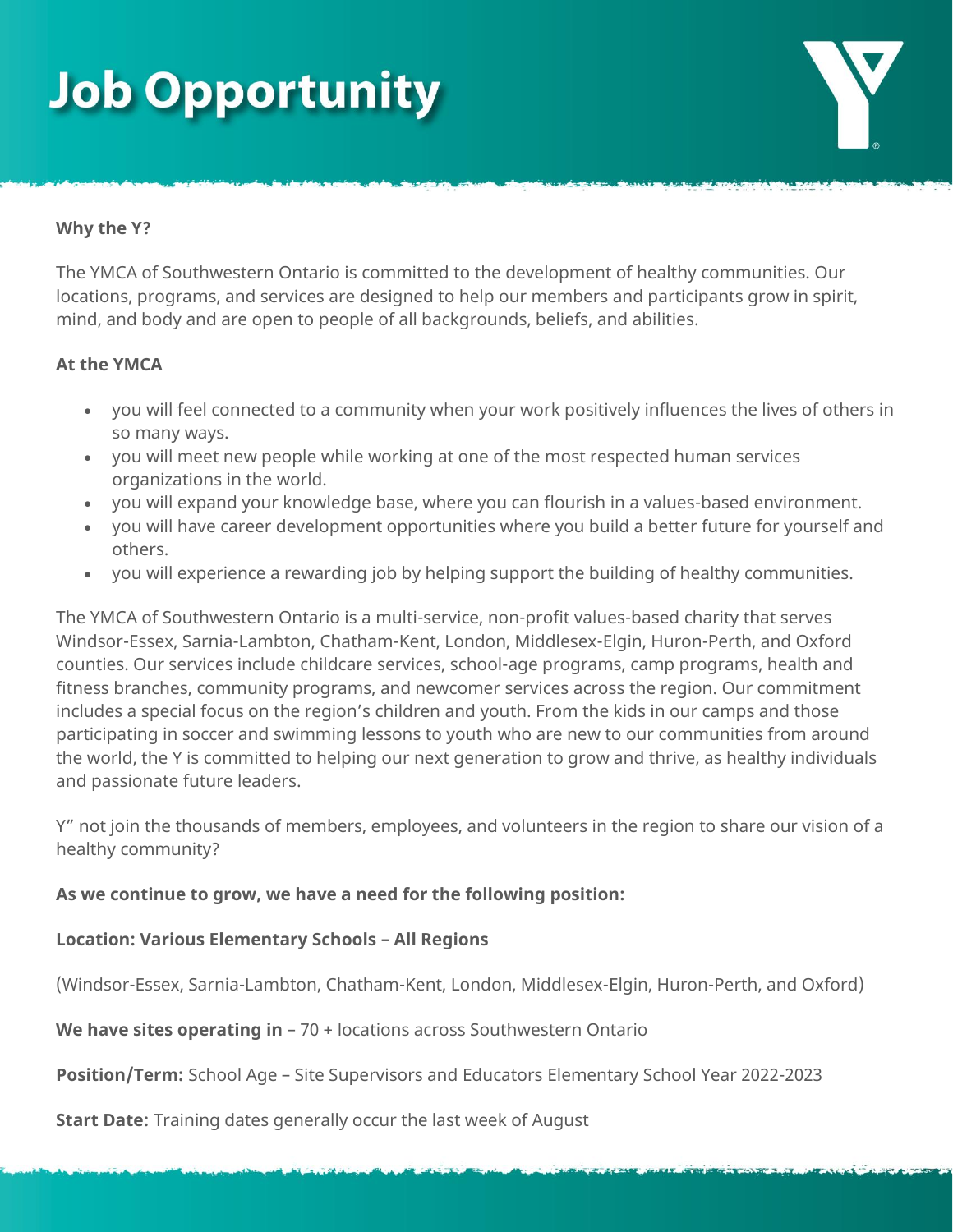# **Job Opportunity**



**Regular shifts:** Begin Sept 5, 2022

### **Qualifications & Experience:**

- Hold A Current Standard First Aid & CPR Level- C Certificate (from an approved WSIB approved agency) **or** provide proof of enrollment at the time of hire, in a course within three months.
- Willing to obtain, or provide a current criminal reference check with vulnerable sector screening within the last 6 months
- Must be 18 years or older.
- Experience working with children 0-12 years in a work or school placement setting.
- Meet immunization requirements outlined in the Child Care and Early Years Act, 2014 (Provide dates of Tetanus and Measles, Mumps, Rubella)
- It is a YMCA of Southwestern Ontario requirement that all employees and volunteers have a minimum of **two** vaccinations against COVID-19. Exemptions will be granted upon receipt of acceptable proof of a permissible Human Rights Code ground.

### **Compensation/Benefits:**

- Starting from \$17.00 to \$20.00 per hour (includes a provincial wage enhancement grant- wages vary with position and region)
- A YMCA personal membership at our health and fitness branches
- A discount on our Childcare and Camp programs
- Vacation entitlement in accordance with the employment standards regulations
- May be entitled to up to 6 paid personal days applicable with position and contract length
- May be eligible for part-time benefits should you meet the criteria to qualify

### **Schedule:**

- Monday through Friday following the elementary school calendar
- Morning program operates from 7:15am 9:00am (varies with location)
- Afternoon program operates from 2:30pm 6:00pm (varies with location)
- The number of shifts per week is dependent upon candidates' availability
- Possibility of additional full-day shifts on PD Days/Breaks various locations/needs

### **Responsibilities:**

- To ensure compliance with the Child Care and Early Years Act, 2014 and health unit regulations
- Adhere to YMCA of Southwestern Ontario policy and procedures.
- To ensure the implementation of the YMCA A Place to Connect curriculum to meet the needs, special needs, interests, and talents of all children.